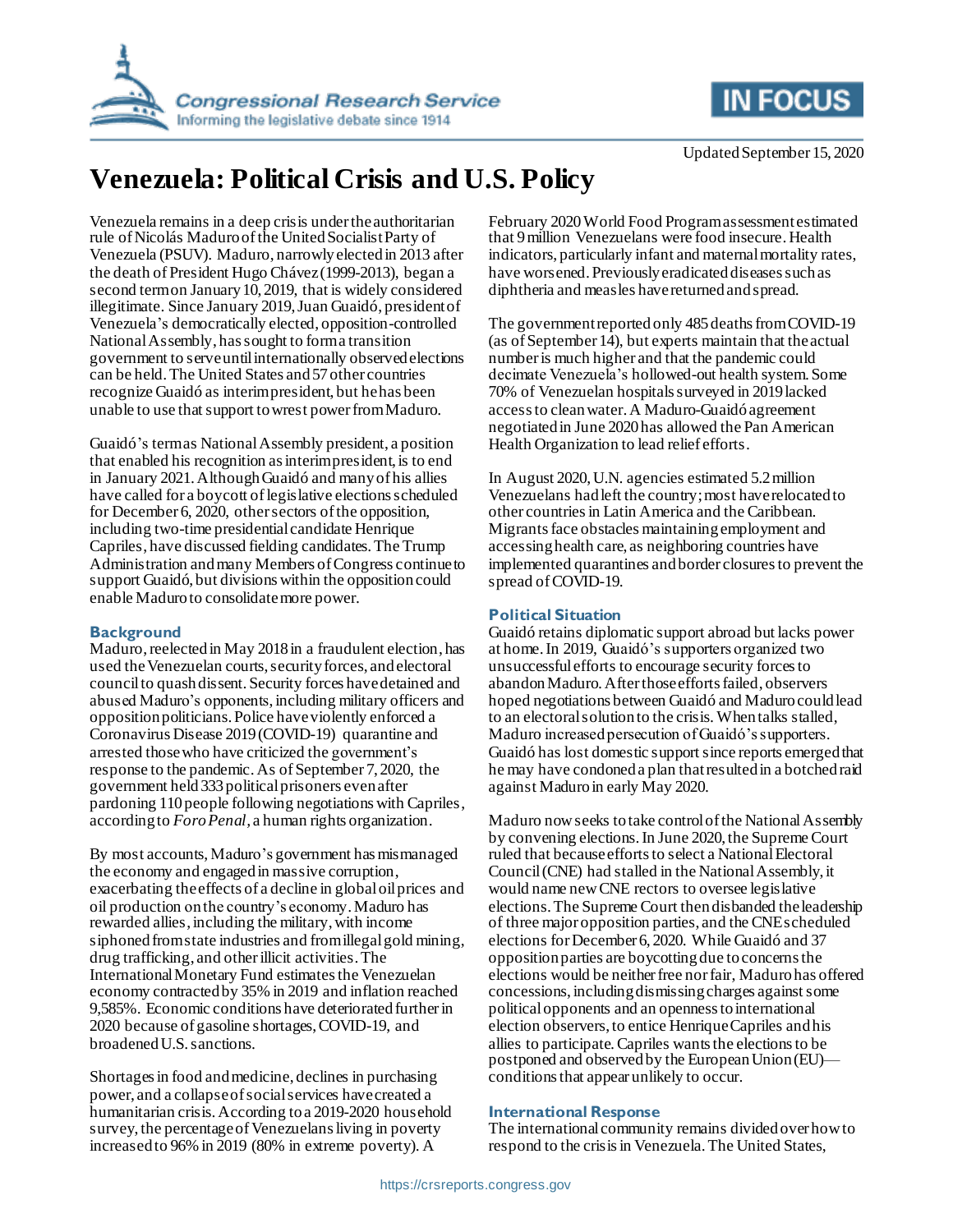Canada, most of the EU, and 16 Western Hemisphere countries recognize Guaidó as interimpresident. The United States, EU,Canada, and 11 Western Hemisphere countries that are parties to the Inter-American Treaty of Reciprocal Assistance (Rio Treaty) have imposed targeted sanctions and travel bans on Maduro officials. The EU and most Western Hemisphere countries oppose military intervention to oust Maduro. The EU and some Latin American countries endorsed 2019 negotiations led by Norway, but those efforts did not prove successful.

Russia, Cuba (which has provided military and intelligence support), Turkey, Iran, and a few other countries support Maduro.Russia and China have provided aid to Maduro and blocked efforts at the U.N. Security Council to recognize the Guaidó government. Russia has supported Venezuela's struggling oil industry, helped Venezuela skirt U.S. oil sanctions, and sent military personnel and equipment, a move that prompted U.S. condemnation. Since May 2020, Iran has shipped gasoline to Venezuela in violation of U.S. sanctions.

#### **Recent U.S. Policy**

The U.S. government ceased to recognize Maduro as Venezuela's legitimate president in January 2019. Although the Administration initially discussed the possibility of using military force in Venezuela, to date, it has sought to compel Maduro to leave office through economic pressure. In March 2020, the Administration issued a "democratic transition framework" backed by Guaidó. The framework would lift certain sanctions in exchange for Maduro releasing political prisoners, expelling foreign security forces, and creatinga Council of State (which would not include Maduro or Guaidó) to carry out presidential duties until elections can be held. In July, the United States and many EU and Latin American countries pledged to support Guaidó regardless of the December election results.

**Diplomacy.** The United States has encouraged countries to recognize the Guaidó government, sanction Maduro officials, hold the Maduro government responsible for human rights violations, and provide humanitarian aid to Venezuelans who have fled.U.S. officials continue to denounce Cuban, Russian, and Iranian support of Maduro.

**Sanctions.**Sanctions are key parts of U.S policy toward Venezuela.They include

- **Individual sanctions** for terrorism; drug trafficking; and those who have committed antidemocratic actions, human rights violations, or corruption (seeExecutive Order (E.O.) 13692; P.L. 113-278; P.L. 114-194);
- **Financial sanctions** restricting Maduro government and state oil company, *Petróleos de Venezuela* (PdVSA), access to U.S. financial markets (E.O. 13808); prohibiting transactions using cryptocurrency (E.O. 13827); or purchasing Venezuelan debt (E.O. 13835);
- **Sectoral sanctions** blocking assets and prohibiting unlicensed transactions with PdVSA, Venezuela's central bank, and the state gold mining company, among other entities(E.O. 13850); and

 **Sanctions on the Maduro government** blocking assets in the United States and prohibitingtransactions with that government unless authorized as part of efforts to aid the Venezuelan people (E.O. 13884).

**Other U.S. Pressure.** In March 2020, the Department of Justice indicted Maduro and 14 top officials for narcoterrorism, drug trafficking, and other crimes. The State Department offered a \$15 million reward for information leading to Maduro's arrest.On April 1, President Trump announced the deployment of additional U.S. naval counterdrug assets to the Caribbean to curb drug trafficking emanating from Venezuela. Both actions target Maduro's illicit revenue.

**U.S. Assistance.**The United States is providing assistance and helping to coordinate and support the regional response to the Venezuelan migration crisis. Since FY2017, the Administration has provided \$610.6 million in humanitarian assistance to support countries sheltering Venezuelans, including \$76million for humanitarian relief activities in Venezuela and \$13.7million forCOVID-19. Since FY2018, USAID has provided some \$125million for new democracy, development, and global health programs.

**Congressional Action.**Congress has supported most of the Trump Administration's efforts to restore democracy in Venezuela and provide humanitarian assistance. Some Members have expressed concerns about the humanitarian effects of sanctions and called for their suspensiondue to COVID-19. Others are concerned about a potential unauthorized use of the U.S. military in Venezuela.

In December 2019, Congress enacted P.L. 116-94, which provided \$30 million in FY2020 assistance for democracy programs in Venezuela. The act incorporated provisions from S. 1025, the VERDAD Act, authorizing \$400 million in FY2020 humanitarian aid, codifying some sanctions, and authorizing \$17.5 million to support elections in Venezuela. P.L. 116-94 included language from House-approved bills (H.R. 854, H.R. 920, and H.R. 1477). Congress also enactedP.L. 116-92, which prohibits federal contracting with persons doing business with the Maduro government. In July 2019, the House passed H.R. 549, designating Venezuela as a beneficiary country for temporary protected status.On July 30, 2019, a Senate effort to pass H.R. 549 by unanimous consent failed.

The Administration requested\$205 million for Venezuela in its FY2021 budget request.The House-passedversion of the FY2021 foreign aid measure (H.R. 7608, H.Rept. 116- 444) would provide \$30 in democracy aid and support additional aid if a democratic transition occurs. The Housepassed version of the FY2021 National Defense Authorization Act (H.R. 6395, H.Rept. 116-442) would require a report on the crises in Venezuela.(See also CRS Report R44841, *Venezuela: Background and U.S. Relations*; CRS In Focus IF11029, *The Venezuela Regional Humanitarian Crisis and COVID-19*;CRS In Focus IF10715, *Venezuela: Overview of U.S. Sanctions*.)

**Clare Ribando Seelke**, Specialist in Latin American Affairs